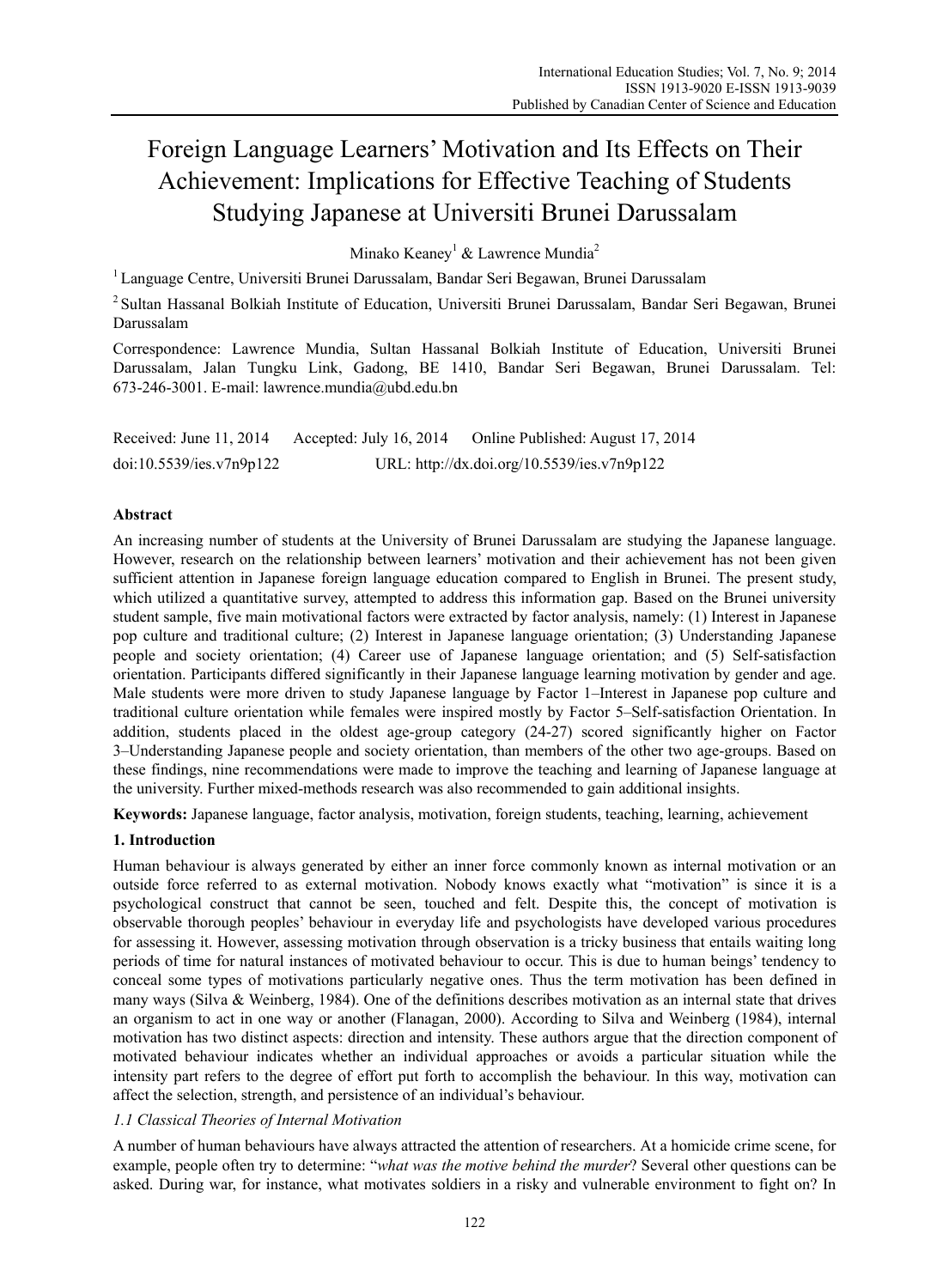sports, we usually wonder what urges players to persist in the game even when they are fully aware of being in the losing team. Similarly in education we may ask, "*what motivates students to learn difficult subjects such as mathematics, engineering, and languages like Arabic, Chinese or Japanese that use complex symbols to read and write?"*. Research on motivation has led to the emergence of a number of theories that attempt to explain why people behave or avoid behaving in certain ways. Theories of motivation come under three broad categories: (1) physiological approaches e.g. Maslow's hierarchical needs; (2) psychological approaches e.g. the need for achievement; and (3) combined approaches–physiological and psychological e.g. Freud's psychoanalysis. A full description of all these types of theories is, however, outside the objectives and beyond the scope of the present study.

#### *1.2 Brunei Studies with a Bearing on Students' Motivation*

Prior to 1996, the Brunei education system was examination-oriented (Mundia, 2010a). The exams enabled the students to develop internal motivation (e.g. possessing good ability in mathematics) but also to look for sources of external motivation such as teachers and peers. Adaptations to examinations and a reduction of dependence on examinations as a dominant mode for evaluating students were introduced with the implementation of inclusive education in 1997 (Mundia, 2009). Further adaptations to examinations and reduction of dependence on examination-type assessments continued to be made after the implementation of both the ongoing SPN21 educational reforms and inclusive education (Mundia, 2009, 2010a). Mathematics is one of the subjects that challenge Brunei secondary school students along with Science and English (Ang & Shahrill, 2014; Go & Shahrill, 2014; Mahadi & Shahrill, 2014; Nor & Shahrill, 2014; Pungut & Shahrill, 2014; Salam & Shahrill, 2014; Sarwadi & Shahrill, 2014; Wahid & Shahrill, 2014; Yatab & Shahrill, 2014a, 2014b; Shahrill, 2009). These three constitute key subjects used in the selection criteria of students for admission into Brunei tertiary institutions as well as for award of scholarships. Unfortunately, performance in mathematics is often poor particularly among male students. Coupled with this, in an educational system in which student evaluations were frequent, it is quite possible that the assessments may produce a lot of tension, anxiety and stress in students.

Recent past research efforts to know more about secondary students' motivations in confronting mathematics problems have focused on a wide-range of issues other than test anxiety (that touch on mathematics in one way or the other) including the preparation of teachers to meet the challenges of inclusive education (Tait & Mundia, 2012a); comparison of Brunei pre-service student teachers' attitudes to inclusive education and specific disabilities (Haq & Mundia, 2012); policy changes in Brunei teacher education (Mundia, 2012a); assessment of mathematics learning difficulties (Mundia, 2012b); overall improvement of university education including teacher programs (Mundia, 2012c); problems in learning mathematics (Mundia, 2010b); implementation of SPN21 curriculum (Mundia, 2010a); and implementation of inclusive education (Bradshaw & Mundia, 2006; Mundia, 2009). The way an instructor uses questions during expository teaching could also be a source of motivation in learning (Salam & Shahrill, 2014; Shahrill & Clarke, 2014; Shahrill & Mundia, 2014b; Shahrill, 2009, 2013a, 2013b). These studies have addressed a wide range of issues and problems related to teaching and learning in Brunei educational institutions including the motivation of students. For example, Bradshaw and Mundia (2006) and Mundia (2009, 2010b) found that under inclusive education, teachers in Brunei needed to develop affective-oriented skills to provide pastoral care to disabled students integrated in ordinary classrooms. Also, Mundia (2010b) suggested that instructors should use teaching methods that can help all categories of students (especially the less able and disabled) to create and maintain high level of interest and motivation in learning.

The preparation of teachers and parents who can effectively motivate learners had been adequately discussed in the following studies, for example by Tait and Mundia (2012a, 2012b), Haq and Mundia (2012), Mundia, (2012a) and Mundia (2012c). Teachers in Brunei need to help students who are struggling in mathematics to develop appropriate internal and external motivations towards the subject and this can be done in many ways as recommended in Mundia (2010b, 2010c, 2012b). In addition, evidence from previous research has indicated that school subjects that are relevant to careers are also sources of both internal and external motivation in learning to students particularly school leavers and school dropouts (Mundia, 1998).

A more recent study by Matzin et al. (2013) assessed the learning styles and study strategies of 135 randomly selected Brunei secondary school students according to their test anxiety levels, internal-external attributions for success, and internal-external attributions for failing. Four significant differences were obtained on learning styles but only one was found on study strategies. Highly anxious students scored higher on the social-individual learning style than their less anxious peers implying that they were low on internal or self-motivation. However, learners who internalize success attributions scored higher on the social-group learning style suggesting that they benefitted from external motivation. Participants with internal attributions for failing, scored higher on both the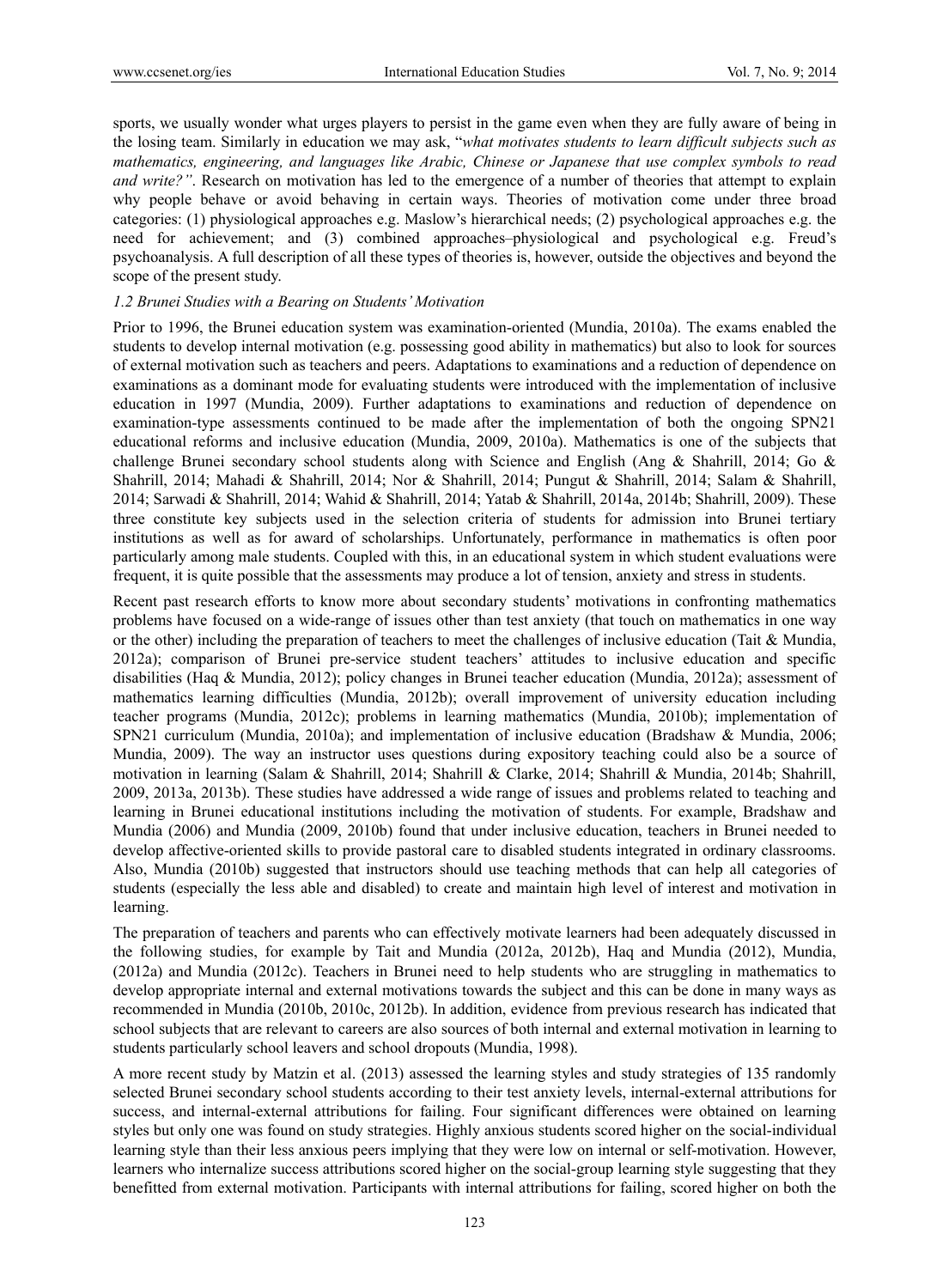visual-language and expressive-written learning styles than those who externalize reasons for failing. Paradoxically, females were the most affected by test anxiety and yet they outperformed males in mathematics achievement. Matzin et al. (2013) discussed the plausible explanations for these findings and suggested psychological and educational interventions to address the observed deficiencies, which included internal motivation.

There are many other motivational challenges learners in Brunei educational institutions face. For example, repeated failure or lack of experience of success appears to act as negative external motivation (see Hamid et al., 2013; Sarwadi & Shahrill, 2014). In addition, students' inability to effectively cope with their personal and academic problems is another seemingly demotivating factor (Mundia, 2010c; Shahrill & Mundia, 2014a; Wahid & Shahrill, 2014). Furthermore, there was evidence that the learning styles and study strategies used by students contributed to developing internal and external motivation for effective learning as recently found by Shahrill, Mahalle et al. (2013). These authors identified some of the learning styles and strategies adopted by high performing students. Moreover, self-efficacy also positively affects the students' internal motivation in learning (Tait & Mundia, 2014). This is more so when it comes to answering higher order questions both verbally and in writing (Shahrill & Mundia, 2014b). The problem in assessing motivation among Brunei learners may partly be attributed to lack of suitable instruments to measure the attribute. Most of the available western instruments are written in English language and have to be modified or translated into Bahasa Melayu, the mother tongue and official language of Brunei, to be reliable and valid for use in Brunei (see Mundia & Bakar, 2010; Mundia, 2011).

There are two other ways students can be helped to develop positive motivation. First, teachers who lack the ability to foster students' motivation could work collaboratively with colleagues who know how to do this through team teaching. However, such cooperative work requires teachers to have good interpersonal trust with each other. Recent research has shown that Brunei teachers may be able to work together in a group setting (Daud & Shahrill, 2014; Jawawi, 2009, 2010; Mahalle et al., 2014; Nor & Shahrill, 2014; Wahid & Shahrill, 2014; Shahrill, 2009). Second, parents could be used as facilitators in helping learners to develop and maintain external motivation to learn (Jaidin, 2009; Shahrill, Abdullah, & Yusof, 2014; Shahrill, Abdullah et al., 2014; Shahrill, Lim et al., 2013), and this is particularly necessary when the student has special needs (Tait & Mundia, 2012; Tait et al., 2014).

## *1.3 Motivation in Studying Japanese Language*

A number of studies that investigated the motive for studying the Japanese language in countries other than Japan have been conducted (for example, Guo & Okita, 2001; Guo & Quan, 2006; Nuibe, Kano, & Ito, 1995; Onishi, 2011; Seo, 2011). Motivation has long been considered a seminal issue in language education research (see Dörnyei, 2001). According to Dörnyei (2001), learning the Japanese language by non-native speakers can be enjoyable and successful provided that the teachers' instruction and class activities meet the learners' needs and goals. In addition, motivation has also been considered as one of the most important factors for success in second language and foreign language acquisition (Gardner, 1985; Gardner et al., 1987). In addition, the instructor has to help the learners in developing confidence, self-efficacy, and motivation. From such a focus on the importance of motivation in language learning, a number of models of second language acquisition such as Krashen's (1981) Monitor Model and Schuman's (1986) Acculturation Model were created. Krashen's model explains that language acquisition is a subconscious process in which new languages are received and interpreted through the context surrounding them while language learning is a conscious process where new language is gained by studying or practising.

However, the most influential model of second language acquisition is the Socio Educational Model, which was developed in the mid-1970s by Gardner (see Gardner, 1985). Motivation is seen as a crucial element for maintaining language proficiency even though learning activities finish at schools (Gardner et al., 1987). Gardner and Lambert (1972) identified two types of motivation: Integrative Motivation and Instrumental Motivation. Integrative Motivation referred to motivation caused by a personal and strong interest in the culture and customs of the foreign language and an integrative orientation in the foreign language group, while instrumental motivation referred to practically-oriented motivation such as passing exams or pursuing one's career prospects. Gardner and Lambert (1972) hypothesized that the second language learners who have integrative motivation would achieve their goals more successfully than those who have instrumental motivation. Thus, the discussion on integrative motivation and instrumental motivation developed into how either motivation was related to high achievement, rather than determining which type of motivation was superior (Moriya 2002). This is because the effects of integrative and instrumental motivation on learners differ according to the environments or situations where the learners reside (Moriya, 2002).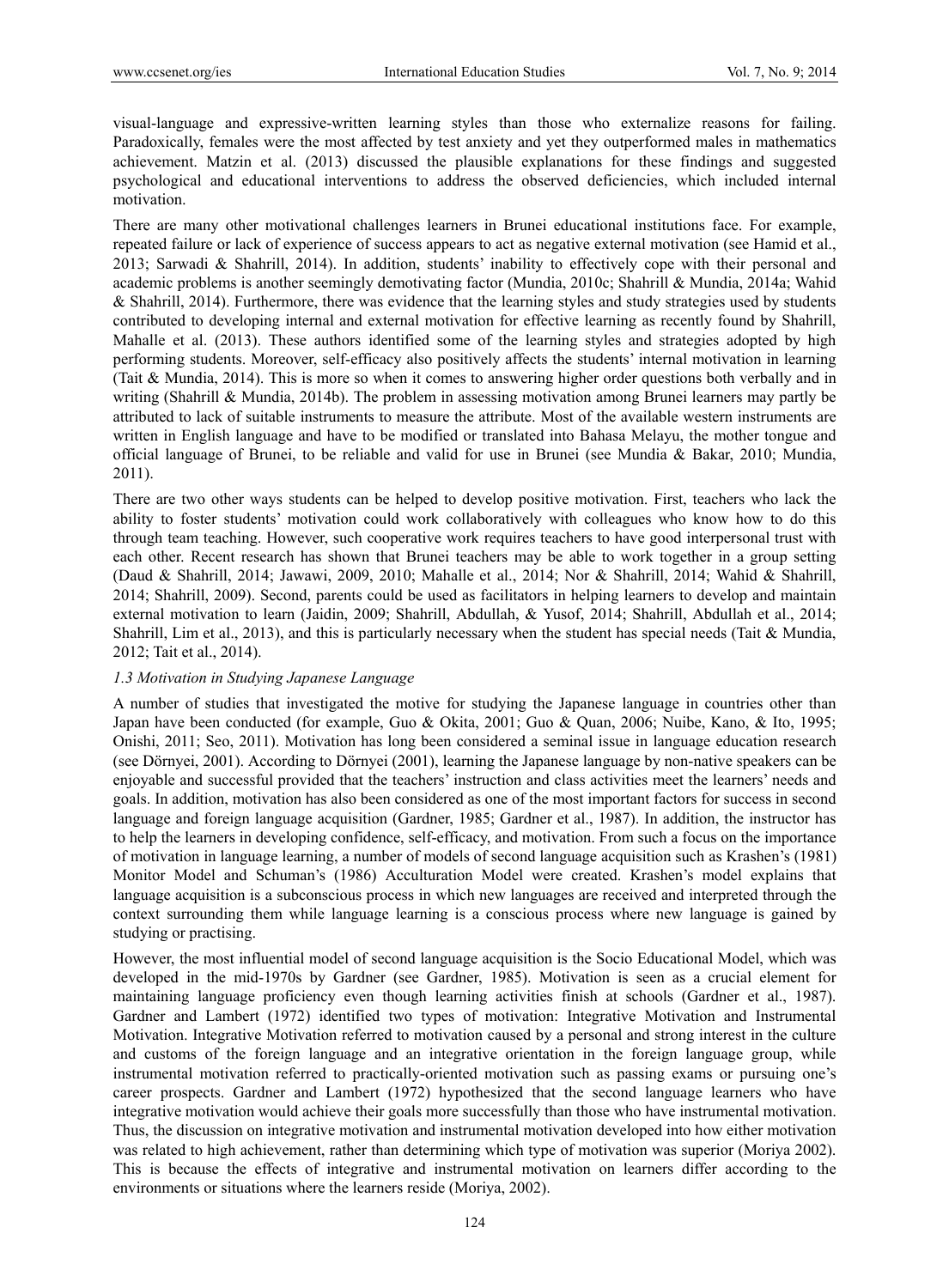# *1.4 Purpose of the Study*

The main goal of the present research was to investigate the motivation of students studying the Japanese language in the Language Centre at the University of Brunei Darussalam. Our main objectives were to:

- Determine the types of motivation students employ in studying Japanese language.
- Measure differences in students' motivation by gender.
- Identify students' motivation by age-groups.
- Assess differences in students' motivation by proficiency level in Japanese language.
- Find out differences in students' motivation by overall achievement grades obtained in Japanese language courses.

## **2. Methods**

The research strategies adopted by the present study are described below under separate subheadings.

## *2.1 Design*

We investigated the topic using the quantitative field survey approach. This procedure required the researchers to go to relevant fields (environments or contexts which were Japanese language classrooms in the present study) and collect data directly from the participants. The method was thus different from other forms of survey research such as the longitudinal, postal, online, and telephone surveys. However, the present study was also partly cross-sectional in the sense that data came from different categories of students as explained further in the data analysis section below. The rationale and justification for making the design cross-sectional was to determine whether there were any significant changes in participants' motivation for studying the Japanese language with an increase in age.

## *2.2 Participants*

The study involved all students on the university of Brunei Darussalam's (hereafter, referred to as UBD) main campus who were studying Japanese language during the semester and academic year when data were collected. These included 30 students in the pilot phase and 141 students in the main study taking Japanese language (Levels 1, 2, 3, 4, and 6). All Level 5 students were excluded from the study as they were either on the discovery year program at another university overseas or conducting work attachment in Brunei. Only 30 students from Level 1 participated in the pretest stage and were not included in the main study. There were no other inclusion and exclusion criteria. In Brunei, Japanese is studied by only few students, mostly females, although interest is steadily growing as stated above. The gender composition of the participants in the trial sample and main study sample is presented in Table 1 together with the respondents' age (mean and standard deviation).

| Study       | Group                | Mean   | <b>Standard Deviation</b> |
|-------------|----------------------|--------|---------------------------|
|             | All $(N = 30)$       | 19.733 | 1.311                     |
| Pilot study | Females ( $n = 16$ ) | 19.437 | 0.727                     |
|             | Males ( $n = 14$ )   | 20.071 | 1.730                     |
|             | All $(N = 141)$      | 21.346 | 1.960                     |
| Main study  | Females $(n = 80)$   | 21.337 | 1.727                     |
|             | Males ( $n = 61$ )   | 21.361 | 2 2 4 3                   |

Table 1. Gender and age characteristics of the participants

#### *2.3 Instruments*

The quantitative data for the pilot study were collected using two sets of questionnaires. The questions in the first set (Scale 1) were adapted from those used by Guo and Ookita (2001) while the items in the second set (Scale 2) were adapted from those used by Nuibe, Karino, and Ito (1995). The changes made to the items were minor and clarified mainly some English words to suit them for the Brunei sample. Studies by Guo and Ookita (2001), and Nuibe, Karino, and Ito (1995) had, in turn, based their questionnaires on Gardner's (2004) Attitudes/Motivation Test Battery (AMTB). The first set, Scale 1, had 41 items while the second set (Scale 2) had 39 items. All the items in Scale 1 and Scale 2 sought to identify the students' motivation for learning Japanese language.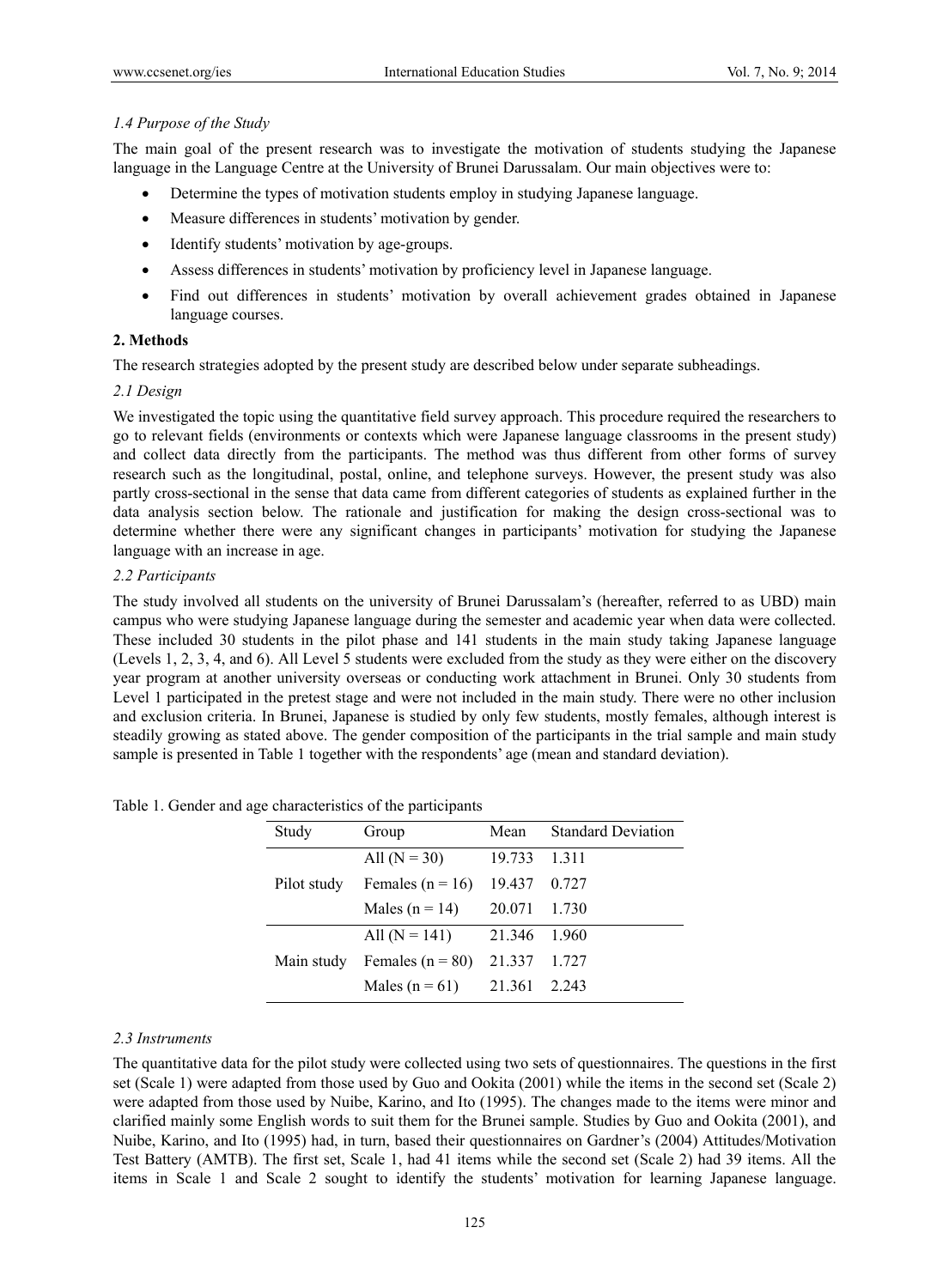Participants responded to each item on both instruments using a 5-point Likert scale scored as Strongly Agree (5), Agree (4), Neutral (3), Disagree (2), and Strongly Disagree (1). Negative items on both scales were reverse scored to control measurement errors. The instrument of primary interest in the present study was Scale 1, which was used in the main study. Scale 2 was used in the pretest phase for purposes of validating Scale 1.

The Descriptive Statistics for both scales are presented in Table 2. As shown in this table, both scales were reliable for use with the Brunei sample in the present study. In addition, the two scales also had high criterion-related convergent/concurrent validity, which was obtained by correlating the participants' total scores on both instruments (Pearson r (30) =  $0.776$ , p < 001). Furthermore, since instruments were administered to all participants (in the pilot and main study) when they were in the lecture hall where they always received training in Japanese language (their usual university premises) we expect the data to have high ecological validity. Moreover, the data from both groups of participants were also expected to have reasonable social validity since the findings were to be used in improving effectively the teaching of Japanese language to Brunei students. To fulfill the fifth and last research objective, we also confidentially obtained used the participants' grades from the university records obtained on their Japanese course in the previous semester. Although the participants were at different levels of proficiency in Japanese language, the grading scheme was standardized and the grades conveyed the following common meaning: A (80-100%); B (70-79%); C (60-69%); D (50-59%); E (40-49%); and F (0-39%). We used these grades to compare the motivation of students of different ability levels in Japanese language.

Table 2. Descriptive Statistics and reliability for data collection instruments

| <b>Statistic</b> | Scale 1 | Scale 2 |
|------------------|---------|---------|
| Mean             | 154.333 | 147.467 |
| SD               | 11.627  | 13.691  |
| Reliability      | 0.824   | 0.878   |
| $SEm*$           | 2 1 2 2 | 2499    |

\*SEm = Standard Error of measurement

#### *2.4 Data Analysis*

Quantitative data from four cross-sections of the main study sample (gender, age-groups, educational levels, and ability in Japanese language) were analyzed by both descriptive statistics (frequencies, percentages, mean and standard deviation) and inferential statistics (t-test for independent samples incorporating ANCOVA F, Person's correlation, and One-Way ANOVA). The rationale and justification for using these techniques is two-fold. First, the procedures were considered to be appropriate for addressing the research objectives. Second, the data were obtained from a population (all students studying the Japanese language) and there was no violation of any statistical assumption. In order to clarify the structure of factors embedded among the 41 items in Scale 1, a principal components exploratory factor analysis (EFA) with varimax rotation was conducted on SPSS Version 17. Only factors meeting the Kaiser criterion of eigenvalue ≥ 1 and a minimum of 3 items were to be included in the rest of the study. With regard to items, only those loading  $\pm 0.400$  and above to their respective factor were to be retained in the study. There were no other inclusion and exclusion criteria for factors and items. When an item cross-loaded on more than one component, the factor with the highest absolute loading was considered.

## *2.5 Procedure*

Prior to collecting the data, permission to conduct the study was obtained from the University of Brunei Ethics Committee. The ethical conditions for being involved in the study were explained verbally and in writing to both groups of research participants in the trial sample and main study sample. The discussion of the participants' legal and ethical rights in research focused on issues such as voluntary participation, privacy, anonymity, confidentiality, protection from harm (physical and psychological), deception, debriefing, duty to care, and informed consent. All the participants in both groups voluntarily agreed to participate in the study and signed a consent form guaranteeing anonymity and confidentiality, among other rights. Based on this informed consent, they were then administered the data collection instruments.

With regard to English language problems, the meaning of difficult English words, sentences and phrases in items on the instruments were verbally explained to the participants. Some items were modified to suit the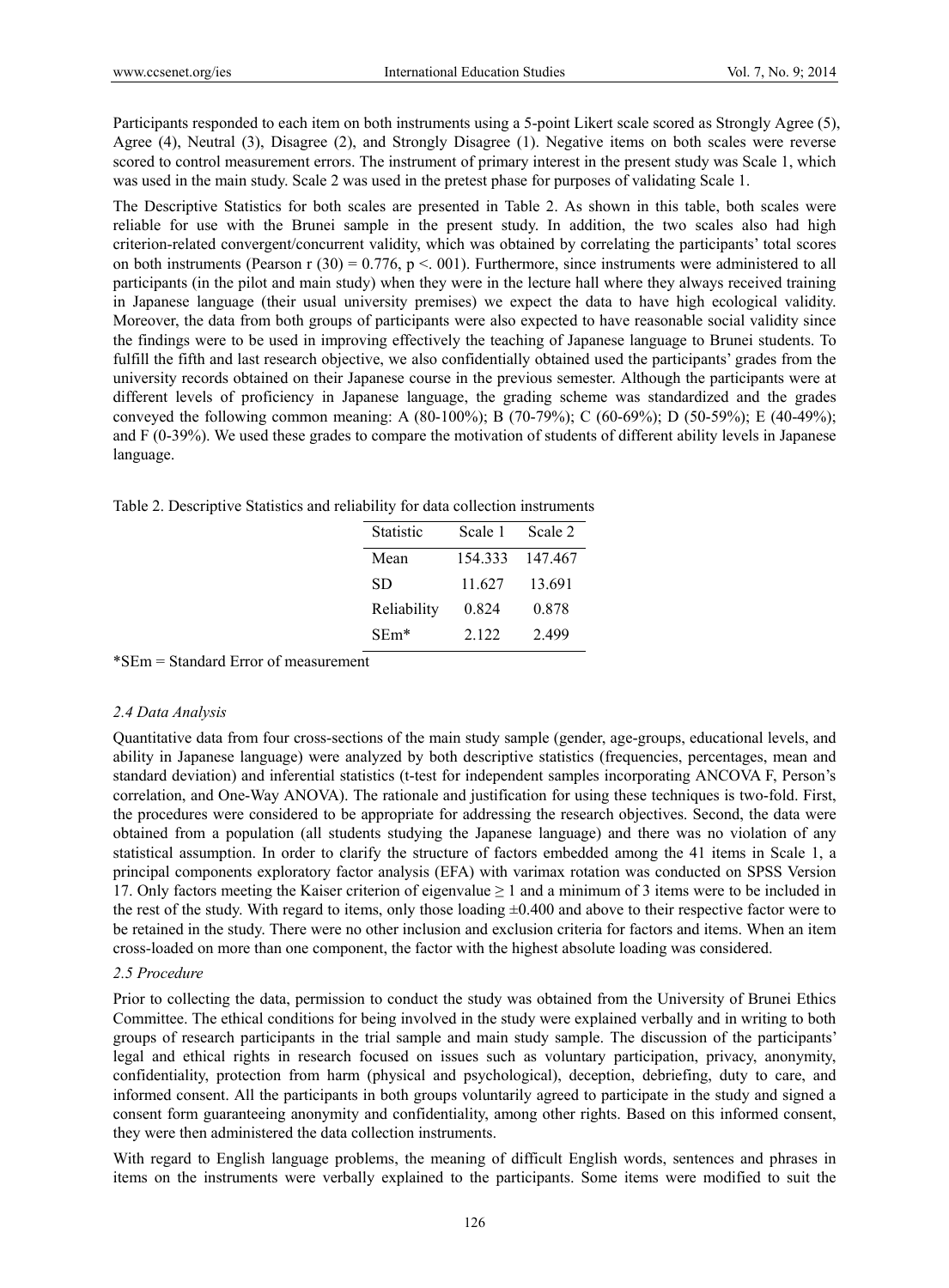participants' level of English. Furthermore, students at the participants' university take most courses in English language and have participated in many research studies that required them to complete self-report scales or questionnaires in English. The researchers therefore considered it not necessary to translate the instruments into Bahasa Melayu (Brunei's mother tongue and official language). In this way, data collection conformed to the ethical requirements stipulated by the participants' university, the Government of Brunei, and the Helsinki Declaration on the use of human participants in research studies.

## **3. Results of the Study**

The findings are presented below under separate subheadings but according to the objectives of the study.

## *3.1 Types of Motivation Influencing Brunei Students in Studying Japanese Language*

Based on data generated by the research instrument from the Brunei sample, EFA with varimax rotation produced 5 factors with eigenvalues greater than 1 and items loading 0.400 and above. As a result of the stringent factor and item selection criteria, one factor with one single item was excluded from the study, as were items 6, 10, 14, 15 and 17 with absolute factor loadings less than 0.400. The 5 factors that emerged and we extracted are presented in Table 3. Altogether they accounted for 43.935% of the total variance in explaining the five components. In the context of the present study, each of the 5 factors was regarded to be a subscale. After exhaustive item analyses and constant comparison of the items (Lincoln & Guba, 1985; Patton, 1990), the 5 obtained factors or subscales were given the following names: Factor 1- Interest in Japanese pop culture and traditional culture orientation; Factor 2–Career use of Japanese language orientation; Factor 3–Self-satisfaction orientation; Factor 4. Understanding Japanese people and society orientation; and Factor 5–Interest in Japanese Language Orientation. These factors represent Brunei students' motivation for studying the Japanese language.

| Item             | Factor 1 | Factor 2 |       | Factor 3 Factor 4 | Factor 5 |
|------------------|----------|----------|-------|-------------------|----------|
| $8\,$            | 0.724    |          |       |                   |          |
| 13               | 0.701    |          |       |                   |          |
| 12               | 0.698    |          |       |                   |          |
| 11               | 0.663    |          |       |                   |          |
| $30\,$           | 0.581    |          |       |                   |          |
| $\boldsymbol{7}$ | 0.553    |          |       |                   |          |
| 9                | 0.528    |          |       |                   |          |
| 19               |          | 0.755    |       |                   |          |
| 34               |          | 0.708    |       |                   |          |
| 18               |          | 0.676    |       |                   |          |
| 16               |          | 0.647    |       |                   |          |
| 25               |          | 0.513    |       |                   |          |
| 39               |          | 0.456    |       |                   |          |
| $\overline{4}$   |          | 0.431    |       |                   |          |
| 31               |          |          | 0.652 |                   |          |
| 36               |          |          | 0.637 |                   |          |
| 37               |          |          | 0.571 |                   |          |
| 5                |          |          | 0.56  |                   |          |
| 27               |          |          | 0.544 |                   |          |
| 38               |          |          | 0.535 |                   |          |
| 26               |          |          | 0.476 |                   |          |
| 40               |          |          | 0.474 |                   |          |
| $28\,$           |          |          | 0.459 |                   |          |

Table 3. Rotated factor components matrix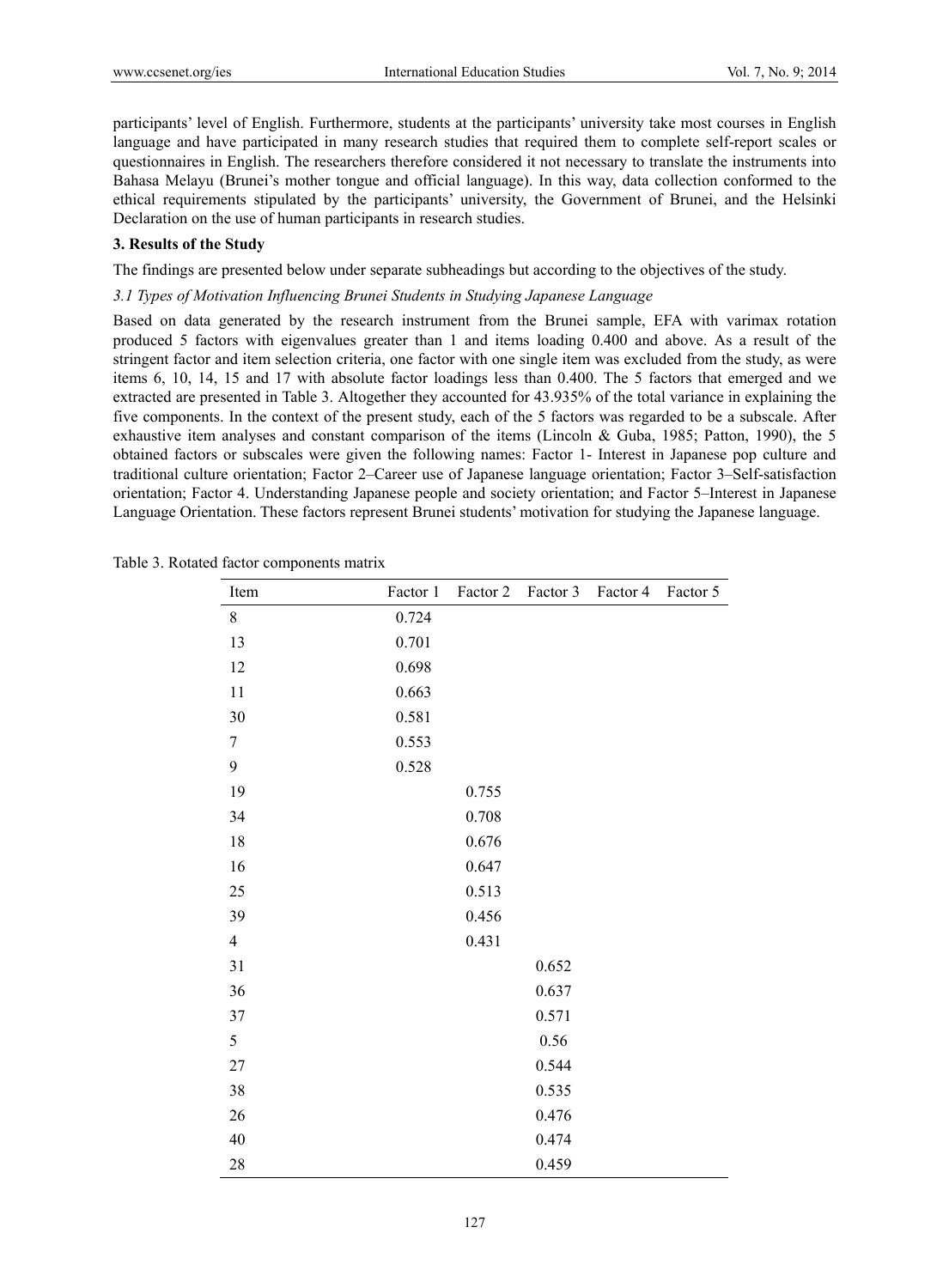| 32                   |        |       | 0.446  |       |       |
|----------------------|--------|-------|--------|-------|-------|
| 24                   |        |       |        | 0.632 |       |
| 21                   |        |       |        | 0.59  |       |
| 20                   |        |       |        | 0.586 |       |
| 35                   |        |       |        | 0.578 |       |
| 22                   |        |       |        | 0.527 |       |
| 23                   |        |       |        | 0.483 |       |
| 2                    |        |       |        |       | 0.731 |
| 3                    |        |       |        |       | 0.622 |
| 1                    |        |       |        |       | 0.588 |
| 33                   |        |       |        |       | 0.412 |
| Eigenvalue           | 8.094  | 3.662 | 2.256  | 1.985 | 1.578 |
| % Variance explained | 20.234 | 9.155 | 5.64   | 4.961 | 3.945 |
| Total variance       |        |       | 43.94% |       |       |

# *3.2 Differences in Motivation by Gender*

Only two significant differences were obtained in Table 4. Males scored significantly higher than females on Factor 1 but the two genders reversed their positions on Factor 3. This finding implies that male students' motivation to learn Japanese language tends to be more driven by Japanese culture compared to female students' motivation. On the other hand, the driving force for female students to learn Japanese language derives from self-esteem or self –respect achieved from learning Japanese language.

|                                    |        |         |                           |       |          | Factors <sup>a</sup> Male (n=61) Female (n=80) ANCOVA F $\frac{T}{T}$ P |              | $ES^{\dagger}$ |
|------------------------------------|--------|---------|---------------------------|-------|----------|-------------------------------------------------------------------------|--------------|----------------|
| (Scales) Mean SD Mean SD           |        |         |                           |       |          | $(df=139)$                                                              | $(2-tailed)$ |                |
| Factor 1                           |        |         | 28.982 4.022 26.412 4.796 |       | 0.685    | 2.193                                                                   | $0.030*$     | 0.183          |
| Factor 2 24.789 4.235 23.812 3.625 |        |         |                           |       | 1.441    | 1.47                                                                    | 0.144        | 0.124          |
| Factor 3 29.639 5.882 31.537       |        |         |                           | 4 802 | 2.829    | $-2.109$                                                                | $0.037*$     | 0.176          |
| Factor 4 27.934 2.151 27.425 2.32  |        |         |                           |       | 0.619    | 1.332                                                                   | 0.185        | 0.112          |
| Factor 5                           | 18.885 | 1 3 7 9 | 18 375                    | 1.656 | $6.605*$ | 1945                                                                    | 0.054        | 0.163          |
|                                    |        |         |                           |       |          |                                                                         |              |                |

Table 4. Differences in motivation by gender (N=141)

ES†=Effect Size

 $*$  p <.05 (2-tailed)

a Factor / Scale names:

Factor 1–Interest in Japanese pop culture and traditional culture orientation

Factor 2–Career use of Japanese language orientation

Factor 3–Self-satisfaction orientation

Factor 4–Understanding Japanese people and society orientation

Factor 5–Interest in Japanese Language Orientation

#### *3.3 Differences in Motivation by Age-Groups*

No significant difference was obtained between the groups (see Table 5). However, students in the older age-group (24-27) slightly scored higher than their counterparts in the other two age-groups.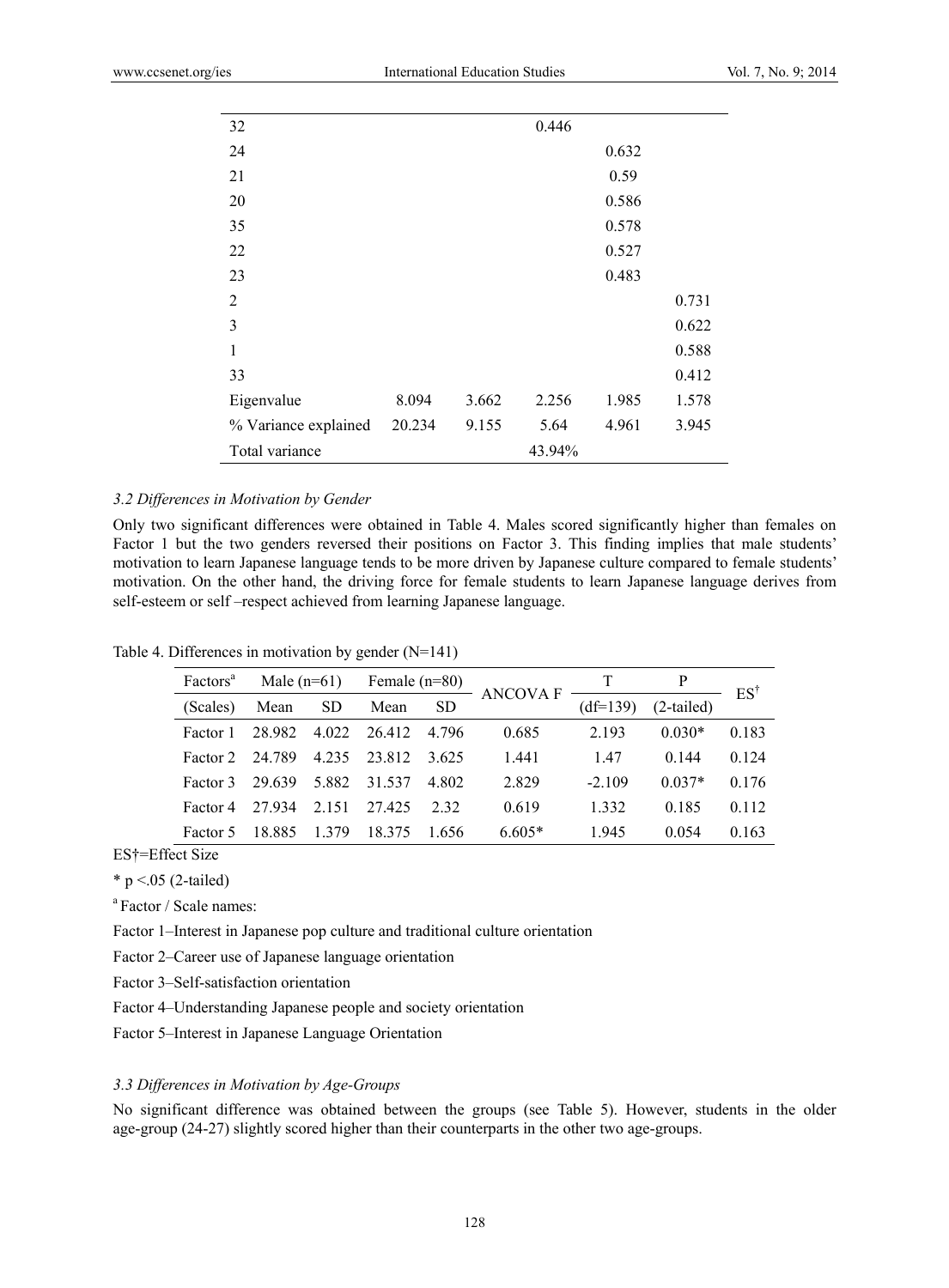| Factorsb | Aged $18-20$ (n=53)                   | Aged 21-23 $(n=71)$ | Aged 24-27 $(n=16)$ | F $(df=2;137)$ | $P(2-tailed)$ | Eta   |  |
|----------|---------------------------------------|---------------------|---------------------|----------------|---------------|-------|--|
|          | Mean (SD)<br>Mean (SD)<br>Mean $(SD)$ |                     |                     |                |               |       |  |
| Factor 1 | 26.660                                | 27.225              | 28.250              | 0.778          | 0.461         | 0.106 |  |
|          | (4.518)                               | (4.736)             | (3.82)              |                |               |       |  |
| Factor 2 | 24.226                                | 24.098              | 25.000              | 0.342          | 0.711         | 0.071 |  |
|          | (4.074)                               | (4.123)             | (2.280)             |                |               |       |  |
| Factor 3 | 30.905                                | 30.295              | 31.687              | 0.507          | 0.603         | 0.086 |  |
|          | (5.478)                               | (5.645)             | (3.497)             |                |               |       |  |
| Factor 4 | 27.037                                | 27.985              | 28.125              | 3.168          | $0.045*$      | 0.210 |  |
|          | (2.579)                               | (1.974)             | (2.028)             |                |               |       |  |
| Factor 5 | 18.245                                | 18.788              | 18.875              | 2.163          | 0.119         | 0.175 |  |
|          | (1.817)                               | (1.275)             | (1.707)             |                |               |       |  |

Table 5. Differences in motivation by age-groups  $(N=140)^{a}$ 

 $* p < 05 (2-tailed)$ 

<sup>a</sup> One outlier case was deleted for being over-aged

b See Table 4 for factor / scale names

#### *3.4 Differences in Motivation by Japanese Language Levels*

Table 6 shows that there were no significant differences in motivation by Japanese language levels. This indicates that when levels of Japanese proficiency get higher, students' motivational factors in learning Japanese language do not change, and they maintain them from elementary to advanced levels. In addition, it can also be observed from Table 6 that students in all the 5 levels scored highest on Factor 3 (Self-satisfaction orientation). At UBD where learners do not have much access to the target language and culture (Japanese), it seems that the main motivation sustaining them is self-satisfaction.

|                      | Level 1   | Level 2   | Level 3     | Level 4     | Level 6     | F            | P          |       |
|----------------------|-----------|-----------|-------------|-------------|-------------|--------------|------------|-------|
| Factors <sup>a</sup> | $(n=61)$  | $(n=33)$  | $(n=15)$    | $(n=23)$    | $(n=9)$     | $(df=4:136)$ | (2-tailed) | Eta   |
|                      | Mean (SD) | Mean (SD) | Mean $(SD)$ | Mean $(SD)$ | Mean $(SD)$ |              |            |       |
|                      | 26.738    | 26.09     | 28.333      | 28.956      | 28.111      | 2.018        | 0.095      | 0.237 |
| Factor 1             | (4.169)   | (5.375)   | (5.122)     | (3.522)     | (3.789)     |              |            |       |
|                      | 23.868    | 23.454    | 25.733      | 25.565      | 23.666      | 1.758        | 0.141      | 0.222 |
| Factor 2             | (3.801)   | (4.402)   | (4.542)     | (2.904)     | (3.162)     |              |            |       |
| Factor 3             | 31.786    | 29.727    | 30.266      | 30.521      | 28.333      | 1.383        | 0.243      | 0.198 |
|                      | (4.872)   | (5.398)   | (6.134)     | (4.066)     | (8.789)     |              |            |       |
| Factor 4             | 27.803    | 27.484    | 27.933      | 27.739      | 26.444      | 0.821        | 0.514      | 0.154 |
|                      | (2.112)   | (2.399)   | (1.830)     | (2.614)     | (2.403)     |              |            |       |
|                      | 18.311    | 18.636    | 18.800      | 19.260      | 18.333      | 1.724        |            | 0.220 |
| Factor 5             | (1.717)   | (1.410)   | (1.473)     | (1.214)     | (1.581)     |              | 0.148      |       |

Table 6. Differences in motivation by Japanese language levels (N=141)

 $\frac{a}{\sqrt{12}}$  See Table 4 for factor/scale names

# *3.5 Differences in Motivation by Grades obtained on Japanese Course*

Evidence in Table 7 revealed only one significant difference on Factor 5 (Interest in Japanese Language Orientation) where more-able students scored highest. Therefore, higher achievers tend to have more integrative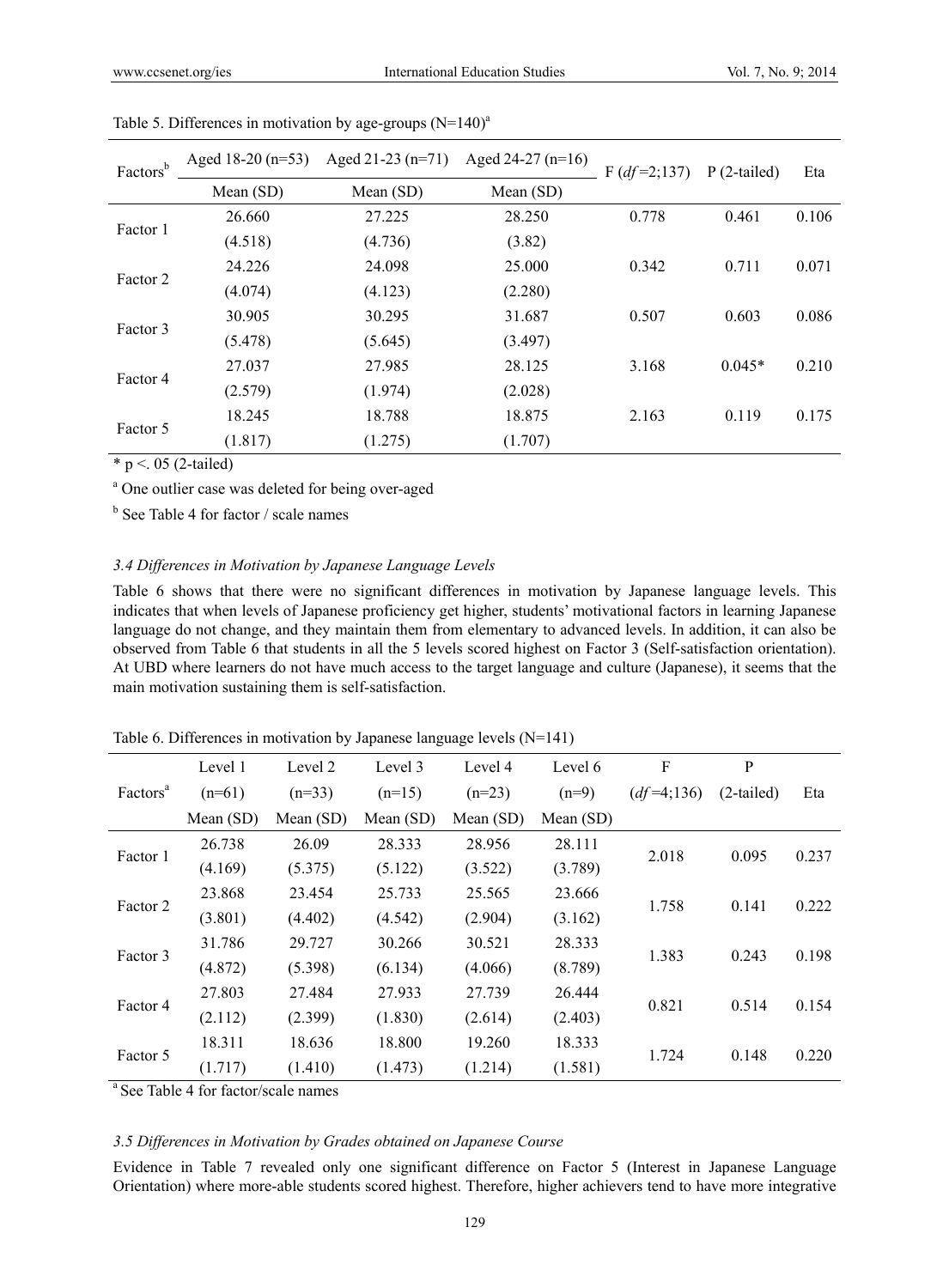motivation compared to low achievers. In UBD where Japanese language is not a major, but rather a minor subject, eagerness to study Japanese language and academic achievement have been observed to have a positive relationship but this claim is not measured in the present study.

|                      | Grade D     | Grade C     | Grade B     | Grade A     | F            | P            |       |
|----------------------|-------------|-------------|-------------|-------------|--------------|--------------|-------|
| Factors <sup>a</sup> | $(n=15)$    | $(n=28)$    | $(n=74)$    | $(n=24)$    | $(df=3;137)$ | $(2-tailed)$ | Eta   |
|                      | Mean $(SD)$ | Mean $(SD)$ | Mean $(SD)$ | Mean $(SD)$ |              |              |       |
| Factor 1             | 26.533      | 26.821      | 27.148      | 27.833      | 0.317        | 0.813        | 0.083 |
|                      | (4.501)     | (4.009)     | (4.767)     | (4.603)     |              |              |       |
| Factor 2             | 24.933      | 24.714      | 23.973      | 24.041      | 0.423        | 0.737        | 0.096 |
|                      | (3.807)     | (3.619)     | (4.141)     | (3.723)     |              |              |       |
| Factor 3             | 31.000      | 29.857      | 31.013      | 30.625      | 0.327        | 0.806        | 0.084 |
|                      | (3.565)     | (5.226)     | (5.765)     | (5.322)     |              |              |       |
| Factor 4             | 27.933      | 27.857      | 27.351      | 28.125      | 0.943        | 0.422        | 0.142 |
|                      | (2.344)     | (1.976)     | (2.313)     | (2.327)     |              |              |       |
| Factor 5             | 17.533      | 18.571      | 18.675      | 19.041      | 3.189        | $0.026*$     | 0.255 |
|                      | (1.884)     | (1.168)     | (1.588)     | (1.428)     |              |              |       |

Table 7. Differences in motivation by grades obtained on a Japanese course (N=141)

<sup>a</sup> See Table 4 for factor/scale names

\* P <. 05 (2-tailed)

## **4. Discussion**

Nuibe, Kano, and Ito (1995) proposed the categorization that Instrumental Motivation, Integrative Motivation, and Provocative Motivation can be classified under Extrinsic Motivation, while "interest and curiosity", "identification with the model", and "Interaction with peers" can be categorized under Intrinsic Motivation. "Interest and curiosity" refers to interest in Japanese language and Japanese culture and a desire to know Japanese people. "Identification with the model" means for example, the motive to admire the teacher who speaks Japanese well and wish to be able to speak Japanese fluently like the teacher. "Interaction with peers" refers to the desire to communicate with Japanese people by using Japanese.

In Nuibe, Kano, and Ito (1995)'s research, six motivational factors were extracted. They were named as "understanding Japan", "interest in Japanese language study", "interest in international issues", "Integrative orientation", "provocative orientation" and "instrumental orientation". "Understanding Japan" was categorized into "curiosity" and "interest in Japanese language study" was categorized into "Interest", and "interest in international issues" was categorized into "Interaction with peers" which are under intrinsic motivation, while "Integrative orientation", "provocative orientation" and "instrumental orientation" were categorized into extrinsic motivation. However, they could not find an appropriate main factor for "Identification with the model". In the present study, we also obtained six motivational factors but the sixth factor was deleted because it had only one item that loaded high on it to the criterion level. This process then left us with only five factors reported in Table 4.

In terms of names given by Nuibe, Kano, and Ito (1995) and us in the present study to the identified motivational factors, there are both similarities and differences. For example, the factor named as "understanding Japan" by Nuibe, Kano, and Ito (1995) is equivalent to Factor 4 - Understanding Japanese people and society orientation, in the present study. In the same way, the factor referred to as "interest in Japanese language study" by Nuibe, Kano, and Ito (1995) somewhat resembles Factor 5 - Interest in Japanese Language Orientation, in our study. The rest of the factors in the two studies have non-comparable different names. This is understandable and defendable since the two studies used completely different samples. However, as Narita (1998) points out, there are some motivational elements, which are difficult to classify as extrinsic motivation or intrinsic motivation, such as "I want to communicate with Japanese friends in Japanese language". This element could be integrative motivation if using Japanese language is the learners' purpose. However, if making Japanese friends is the learners' purpose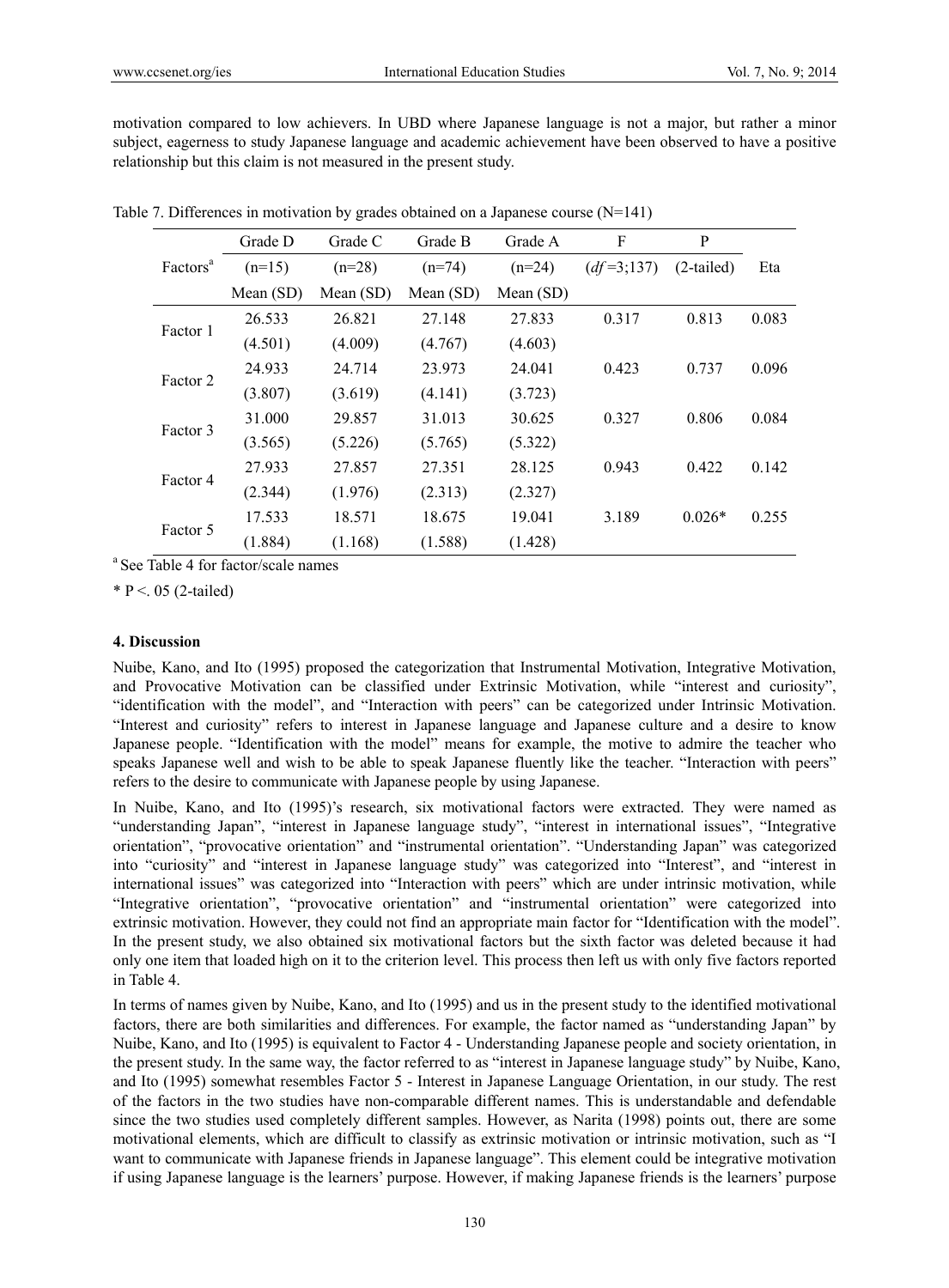and learning Japanese is the means to make Japanese friends, it could be categorized as extrinsic motivation. Therefore, drawing a strict distinguishing line between intrinsic and extrinsic motivation could be regarded as being problematic and even counterproductive. Due to this problem, the present study focused more on three categorizations of motivation, namely: integrative; instrumental; and provocative motivation.

As pointed out in the literature review (above in Section 1.2), there are other forms of motivation that indirectly facilitate Brunei students' success in learning foreign languages. For instance the motivation, which comes through possessing self-efficacy is quite important (see Tait & Mundia, 2014). The use of appropriate and effective learning styles and study strategies would be other sources of internal and external motivation in Brunei students (Shahrill, Mahalle et al., 2013). There is also evidence from previous research that the ability of a learner to solve and cope effectively with academic and personal problems could impact motivation positively (Mundia, 2010c; Shahrill & Mundia, 2014a; Wahid & Shahrill, 2014).

## **5. Conclusion and Recommendations**

The present research investigated Japanese language learners' motivation among Brunei students at UBD as well as differences in motivation according to gender, age-groups, proficiency levels, and academic achievement. Five motivational factors were obtained: (1) Interest in Japanese pop culture and traditional culture; (2) Interest in Japanese language orientation; (3) Understanding Japanese people and society orientation; (4) Career use of Japanese language orientation; and (5) Self-satisfaction orientation. Participants differed in motivation by gender and age-group. Males were more driven to learn Japanese language by "interest in Japanese pop culture and traditional culture" compared to females whose desire to learn Japanese language was mostly inspired by self-esteem or self-satisfaction in Japanese language achievement. Evidence also showed that participants in the oldest age-group (24-27) scored significantly higher than peers in other age-groups on the factor labelled as "Understanding Japanese People and Society Orientation".

Based on the findings from the present study as well as motivational strategies proposed by Dörnyei (2001), the following list of (illustrative but not exhaustive) recommendations is made for Japanese language instructors at the University of Brunei Darussalam:

- Instructors should create learning activities which encourage interaction with native speakers of Japanese language, where and whenever possible. Higher level learners can undertake an interview program while lower level learners may take part in dialogues and role plays.
- Instructors should ensure greater use of authentic materials. At lower levels these may need adjustment to ensure that they are pedagogically appropriate.
- Instructors should ensure greater use of multimedia and online technologies to facilitate interactions with target language speakers.
- Instructors should encourage presentations by students and other persons who have experienced staying in Japan.
- Instructors should create and maintain a pleasant, accepting and supportive class learning environment and strengthen group cohesiveness.
- Instructors should use a variety of learning materials and activity tasks for teaching and learning to be stimulating, exciting and enjoyable experiences.
- Instructors should foster students' extrinsic motivation by promoting team work, collaboration, and cooperation among learners.
- Instructors should encourage the students' positive self-evaluation and self-direction by giving appropriate feedback.
- Future research by instructors and other educators should address, among other issues, the relationship between teaching strategies, motivation, and academic achievement in the learning of Japanese language in Brunei tertiary institutions.

# **6. Limitation of the Study**

The present study was informed by three main limitations. First, being a survey, the research could not establish any cause-and-effect relationships among the variables investigated as the study was not experimental and we did not perform any regression analyses. Second, we only used exploratory factor analysis (EFA) to generate the 5 factors employed in the study. These were supposed to be confirmed using confirmatory factor analysis (CFA) but we did not do this due to lack of appropriate software such as AMOS, LISREL, and SAS. Third, for the sake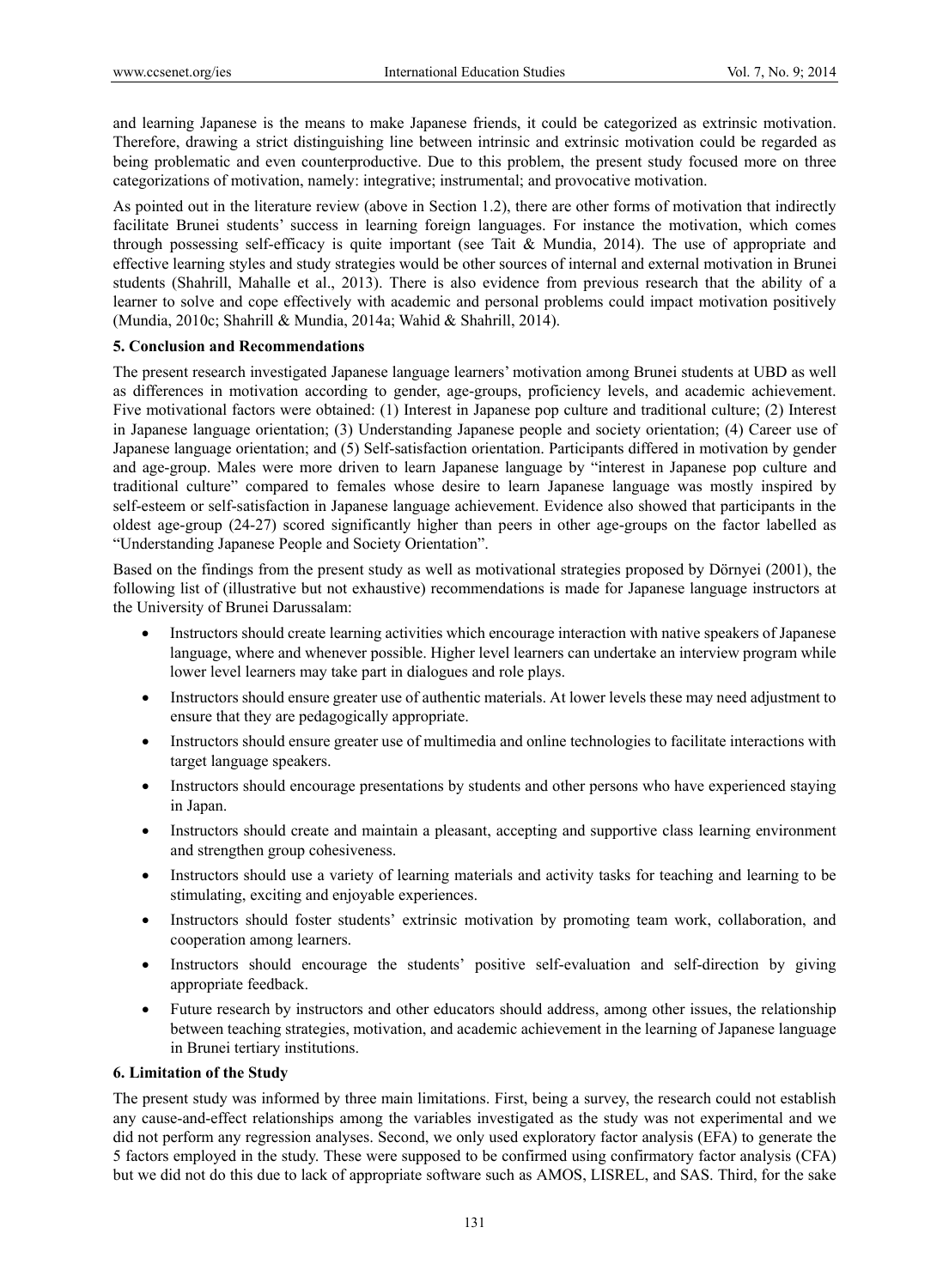of brevity, we did not include findings from the qualitative component to complement or supplement the results of the quantitative survey. Despite these shortcomings, the study has practical significance and might be of value to teachers of the Japanese language in foreign contexts (outside Japan).

#### **References**

- Ang, L. H., & Shahrill, M. (2014). Identifying students' specific misconceptions in learning probability. *International Journal of Probability and Statistics*, *3*(2), 23-29. http://dx.doi.org/10.5923/j.ijps.20140302.01
- Bradshaw, L., & Mundia, L. (2006). Attitudes to and concerns about inclusive education: Bruneian inservice and preservice teachers. *International Journal of Special Education*, *21*(1), 35-41.
- Daud, D. S. M. P., & Shahrill, M. (2014). *Examining the effectiveness of peer mentoring in the learning of differentiation*. Paper presented at the 6<sup>th</sup> International Conference on Education and New Learning Technologies (EDULEARN14), Barcelona, Spain, 7-9 July 2014.
- Dörnyei, Z. (2001). New themes and approaches in second language motivation research. *Annual Review of Applied Linguistics*, *21*, 43-59. http://dx.doi.org/10.1017/S0267190501000034
- Flanagan, C. (2000). *AS/A-Level Psychology: Essential word dictionary*. Oxfordshire: Philip Allan Updates.
- Gardner, R. C. (1985). *Social Psychology and Second Language Learning: The role of Attitudes and Motivation*. London: Edward Amold.
- Gardner, R. C. (2004). *Attitude/Motivation Test Battery*. London, ON: University of Western Ontario, Canada. Retrieved from http://publish.uwo.ca/~gardner/docs/englishamtb.pdf
- Gardner, R. C., & Lambert, W. E. (1972). *Attitudes and motivation in second language learning*. Rowley, MA: Newbury House.
- Gardner, R. C., Lalonde, R. N., Moorcroft, R., & Evers, F. T. (1987). Second language attrition: The role of motivation and use. *Research Bulletin*, 638. Ontario: University of Western Ontario. http://dx.doi.org/10.1016/S0140-6736(87)90384-9
- Go, B. T., & Shahrill, M. (2014). Investigating students' learning of function notation. *Proceedings of the 2nd International Conference on Social Sciences Research* (pp. 399-408). Kota Kinabalu, Sabah, Malaysia: ICSSR 2014.
- Guo, J., & Ookita, Y. (2001). Singaporu kajin daigakusei no Nihongogakushuu no doukizuke nitsuite. *Nihongokyouiku*, *110*, 130-139.
- Guo, J., & Quan, J. (2006). Motivation of Chinese university students towards learning Japanese. *Journal of the International Support Exchange Centre*, *2*, 118-128.
- Hamid, M. H. S., Shahrill, M., Matzin, R., Mahalle, S., & Mundia, L. (2013). Barriers to mathematics achievement in Brunei secondary school students: Insights into the roles of mathematics anxiety, self-esteem, proactive coping, and test stress. *International Education Studies*, *6*(11), 1-14. http://dx.doi.org/10.5539/ies.v6n11p1
- Haq, F. S., & Mundia, L. (2012). Comparison of Brunei pre-service student teachers' attitudes to inclusive education and specific disabilities: Implications for teacher education. *Journal of Educational Research*, *105*(5), 366-374. http://dx.doi.org/10.1080/00220671.2011.627399
- Jaidin, J. H. (2009). *Conceptions of learning held by upper primary children in government schools in Brunei Darussalam* (Unpublished doctoral dissertation). Queensland University of Technology, Brisbane, Australia.
- Jawawi, R. (2009). *Conceptions of economics pre-services teacher's use of subject knowledge in teaching, economics and commerce at secondary schools in Brunei Darussalam* (Unpublished doctoral dissertation). University of London, London, United Kingdom.
- Jawawi, R. (2010). *Reflective practice in teaching economics and commerce: A case study of pre-service teachers in Brunei Darussalam*. Saarbrücken, Germany: VDM Verlag Dr. Müller.
- Krahen, S. D. (1981). *Second Language Acquisition and Second Language Learning*. Oxford, UK: Pergamon.
- Lincoln, Y. S., & Guba, E. G. (1985). *Naturalistic inquiry*. Newbury Park, CA: Sage Publications.
- Mahadi, M. A. H., & Shahrill, M. (June, 2014). In pursuit of teachers' views on the use of textbooks in their classroom practice. *International Journal of Education*, *6*(2), 149-158.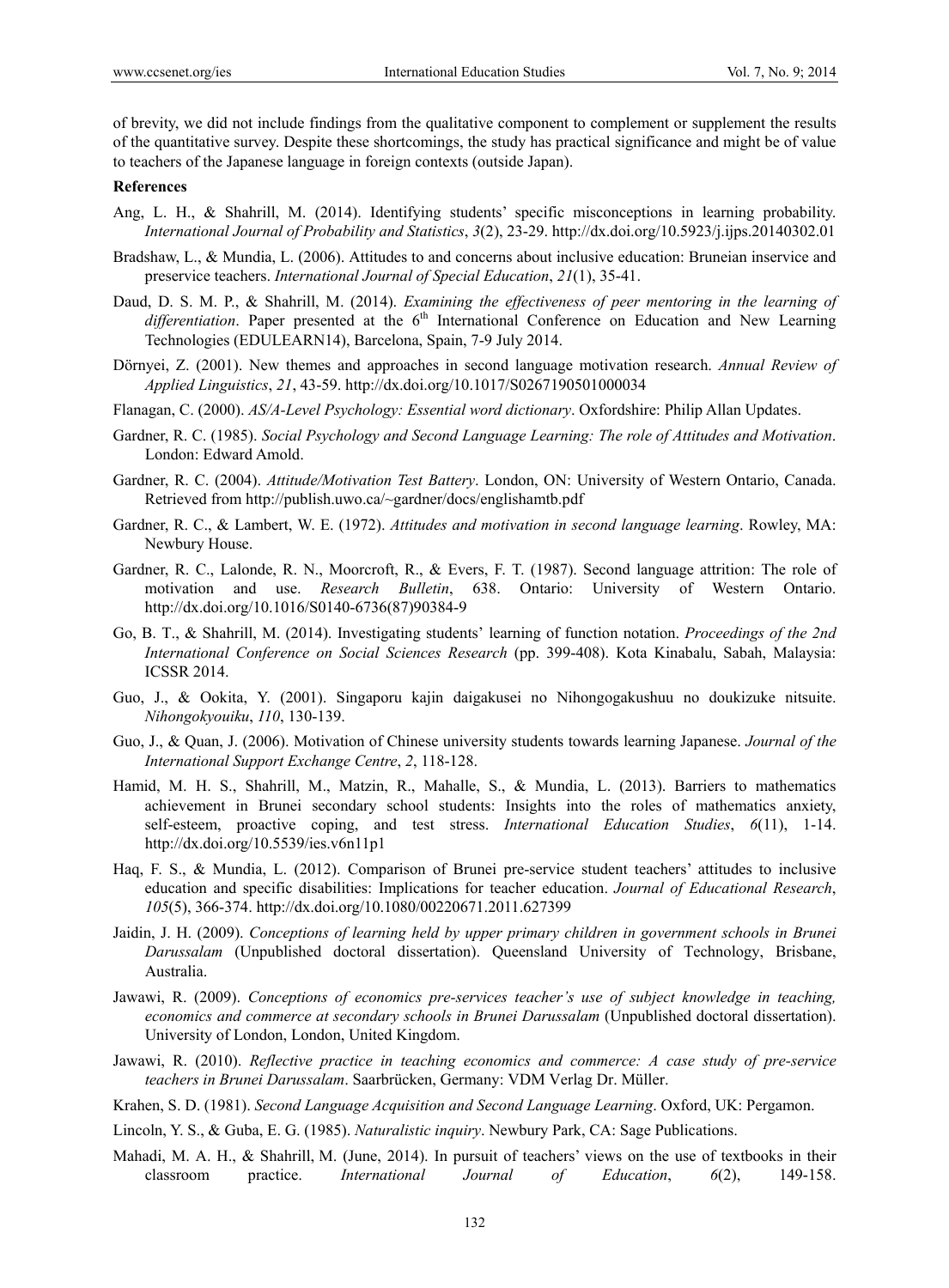http://dx.doi.org/10.5296/ije.v6i2.5637

- Mahalle, S., Matzin, R., Hamid, M. H. S., Shahrill, M., & Mundia, L. (2014). Brunei Student Teachers' Selected Personal Attributes, Attitudes to Women and Interpersonal Trust: Brief Psychological Report. *Asian Social Science*, *10*(1), 151-157. http://dx.doi.org/10.5539/ass.v10n1p151
- Matzin, R., Shahrill, M., Mahalle, S., Hamid, M. H. S., & Mundia, L. (2013). A Comparison of Learning Styles and Study Strategies Scores of Brunei Secondary School Students by Test Anxiety, Success Attributions, and Failure Attributions: Implications for Teaching At-risk and Vulnerable Students. *Review of European Studies*, *5*(5), 119-127. http://dx.doi.org/10.5539/res.v5n5p119
- Moriya, T. (2002). Dainigengokyooiku niokeru dookizuke no kenkyuudookoo-Dainigengo toshite no Nihongo no dookizuke kenkyuu o shooten toshite-. *Gengobunka to Nihongokyooiku*, *May*, 315-329.
- Mundia, L. (1998). The status of vocational and technical education in Papua New Guinea: A survey of attitudes. *Science, Technology and Development*, *16*(2), 104-111.
- Mundia, L. (2009). Implementation of inclusive education in Brunei Darussalam: Review of possible implications on school counsellors. *Electronic Journal for Inclusive Education*, *2*(4). Spring/Summer Issue. Retrieved from http://www.cehs.wright.edu/~prenick/Spring\_Summer09\_Edition/spr\_sum09.html
- Mundia, L. (2010a). Implementation of SPN21 curriculum in Brunei Darussalam: A review of selected implications on school assessment reforms. *International Education Studies*, *3*(2), 119-129. http://dx.doi.org/10.5539/ies.v3n2p119
- Mundia, L. (2010b). Problems in learning mathematics: Comparison of Brunei junior high school students in classes with and without repeaters. *Journal of Mathematics Research*, *2*(3), 150-160. http://dx.doi.org/10.5539/jmr.v2n3p150
- Mundia, L. (2010c). Brunei trainee teachers' coping strategies for stressful situations. *International Journal of Psychological Studies*, *2*(1), 79-88. http://dx.doi.org/10.5539/ijps.v2n1p79
- Mundia, L. (2011). Social desirability, non-response bias and reliability in a long self-report measure: Illustrations from the MMPI-2 administered to Brunei student teachers. *Educational Psychology*, *31*(2), 207-224. http://dx.doi.org/10.1080/01443410.2010.545049
- Mundia, L. (2012a). Policy changes in Brunei teacher education: Implications for the selection of trainee teachers. *The Education Forum*, *76*(3), 326-342. http://dx.doi.org/10.1080/00131725.2012.682489
- Mundia, L. (2012b). The Assessment of Mathematics Learning Difficulties in a Primary Grade 4 Child with High Support Needs: Mixed Methods Approach. *International Electronic Journal of Elementary Education*, *4*(2), 347-366. http://dx.doi.org/10.1080/00131725.2012.682489
- Mundia, L. (2012c). Assessment of GenNEXT learning outcomes at the University of Brunei Darussalam: A qualitative review of selected opportunities, benefits and challenges in human resource development. *Journal of International Education and Leadership*, *2*(3), Fall 2012.
- Mundia, L., & Bakar, H. A. Z. B. A. (2010). The suitability of the EPQ-R short scale for counseling Brunei student teachers when administered in English and Malay languages. *Compare*, *40*(5), 641-658. http://dx.doi.org/10.1080/03057920903478654
- Narita, T. (1998). Nihongo gakushuu dooki to seiseki tono kankei-Tai no daigakusei no baai-. *Sekai no Nihongokyouiku*, *8*, 1-11.
- Nor, H. N. H. M., & Shahrill, M. (2014). Incorporating the use of poster and oral presentations as an alternative assessment in the teaching of secondary mathematics. *Proceedings of the 2nd International Conference on Social Sciences Research* (pp. 369-378). Kota Kinabalu, Sabah, Malaysia: ICSSR 2014.
- Nuibe, Y., Kano, F., & Ito, K. (1995) Daigakusei no Nihongo gashuu douki ni kansuru kokusai chousa-New Zealand no baai-. *Nihongokyouiku*, *86*, 162-172.
- Onishi, Y. (2011). A survey of motivations among Ukrainian university students of Japanese: The relationship between learners' motivations and their expectations of achievement. *The Journal of International Media, Communication, and Tourism Studies*, *12*, 21-40.
- Patton, M. Q. (1990). *Qualitative evaluation and research methods*. Newbury Park, CA: Sage Publications.
- Pungut, M. H. A., & Shahrill, M. (2014). Students' English language abilities in solving mathematics word problems. *Mathematics Education Trends and Research*, 1-11. http://dx.doi.org/10.5899/2014/metr-00048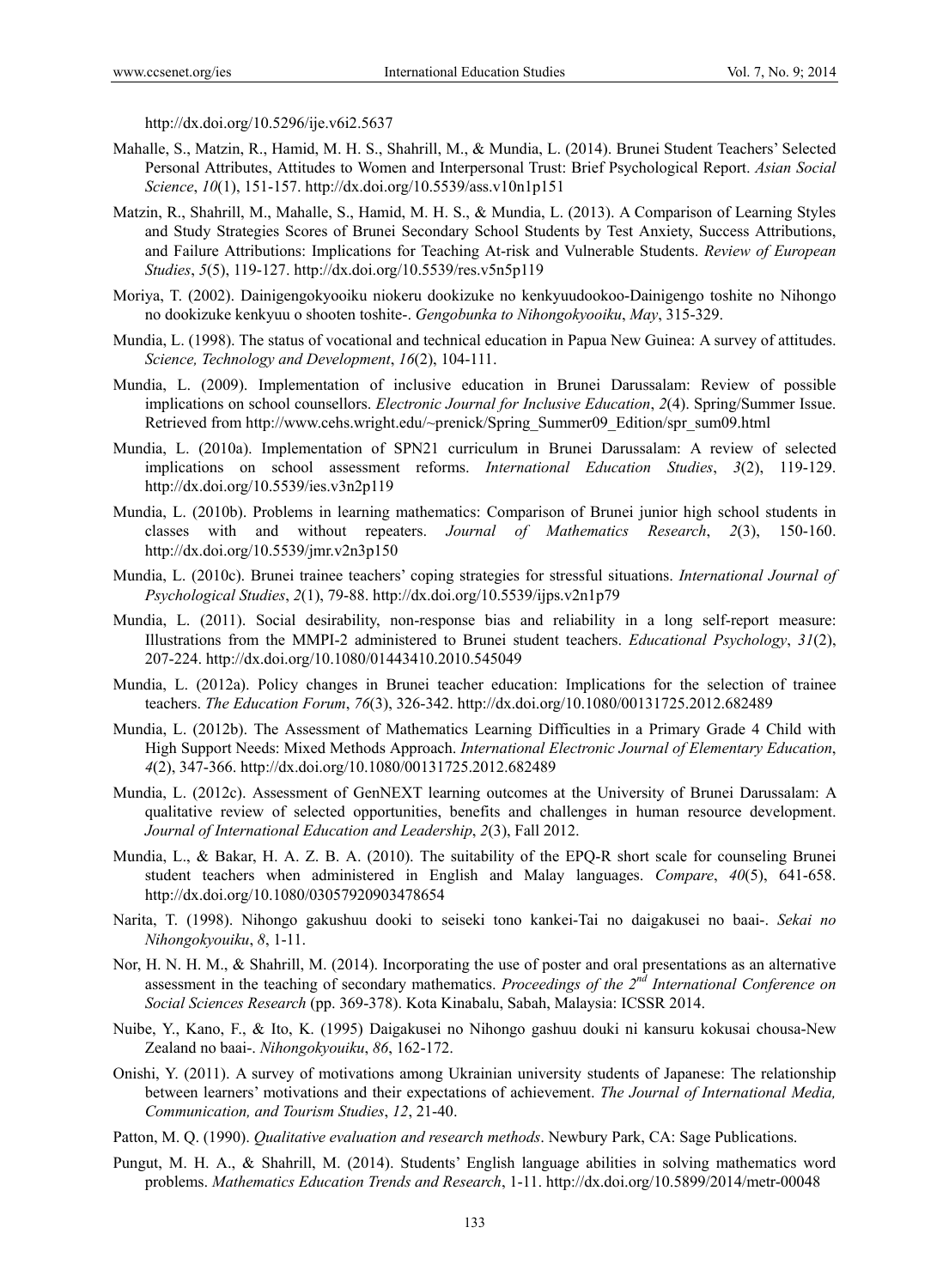- Salam, N. H. A., & Shahrill, M. (2014). Examining classroom interactions in secondary mathematics classrooms in Brunei Darussalam. *Asian Social Science*, *10*(11), 92-103. http://dx.doi.org/10.5539/ass.v10n11p92
- Sarwadi, H. R. H., & Shahrill, M. (2014). Understanding students' mathematical errors and misconceptions: The case of year 11 repeating students. *Mathematics Education Trends and Research*, 1-10. http://dx.doi.org/10.5899/2014/metr-00051
- Seo, M. (2011). The motivational shift of Japanese life-long learners in Hong Kong: Investigating motivation through the Modified-Grounded Theory Approach (M-GTA). *Nihongakkan*, *14*, 16-39.
- Shahrill, M. (2009). *From the general to the particular: Connecting international classroom research to four classrooms in Brunei Darussalam* (Unpublished doctoral dissertation). University of Melbourne, Melbourne, Australia.
- Shahrill, M. (2013a). Review of teacher questioning in mathematics classrooms. *International Journal of Humanities and Social Science*, *3*(17), 224-231.
- Shahrill, M. (2013b). Comparing teacher questioning in American and Australian mathematics classrooms. *Journal of Applied Research in Education*, *17*, 26-40.
- Shahrill, M., & Clarke, D. J. (2014). Brunei Teachers' Perspectives on Questioning: Investigating the Opportunities to 'Talk' in Mathematics Lessons. *International Education Studies*, *7*(7), 1-18. http://dx.doi.org/10.5539/ies.v7n7p1
- Shahrill, M., & Mundia, L. (2014a). Coping Behavior of International Late Adolescent Students in Selected Australian Educational Institutions. *Global Journal of Health Science*, *6*(1), 76-91. http://dx.doi.org/10.5539/gjhs.v6n1p76
- Shahrill, M., & Mundia, L. (2014b). The use of low-order and higher-order questions in mathematics teaching: Video analyses case study. *Journal of Studies in Education*, *4*(2), 15-34. http://dx.doi.org/10.5296/jse.v4i2.5318
- Shahrill, M., Abdullah, N. A., & Yusof, J. (2014). *Research Report: Teachers and Teaching of Mathematics in Primary Schools in Brunei Darussalam*. Ministry of Education, Brunei Darussalam.
- Shahrill, M., Abdullah, N. A., Yusof, J., & Suhaili, A. S. (2014). Informing the practice of teaching mathematics in upper primary classes. In I. Sahin, S. A. Kiray, & S. Alan (Eds.), *Proceedings of the International Conference on Education in Mathematics, Science & Technology* (pp. 168-172). Konya, Turkey: Necmettin Erbakan University.
- Shahrill, M., Lim, S. B., Poh, S. H., & Riah, H. (2013). Parenting styles of Bruneian youths' parents. *Proceedings of the International Conference on Youth 2013* (pp. 111-120). Serdang, Selangor: Institute for Social Science Studies, University Putra Malaysia.
- Shahrill, M., Mahalle, S., Matzin, R., Hamid, M. H. S., & Mundia, L. (2013). A comparison of learning styles and study strategies used by low and high math achieving Brunei secondary school students: Implications for teaching. *International Education Studies*, *6*(10), 39-46. http://dx.doi.org/10.5539/ies.v6n10p39
- Shumann, J. K. (1988). Research on the acculturation model for second language acquisition. In T. J. Quinn, & T. F. Mcnamara (Eds.), *Issues in Second Language Learning: General and Particular* (pp. 83-94). Victoria: Deakin University Press.
- Silva, I. M., & Weinberg, R. S. (1984). *Psychological foundations of sports*. Champaign, IL: Human Kinetics Publishers, Inc.
- Tait, K., & Mundia, L (2014). A Comparison of Brunei and Hong Kong–SAR Student Teachers' Self-efficacy in Implementing Inclusive Education Practices: Implications for Teacher Education. *Asian Social Science*, *10*(1), 51-60. http://dx.doi.org/10.5539/ass.v10n1p51
- Tait, K., & Mundia, L. (2012a). The impact of a child with autism on the Bruneian family system. *International Journal of Special Education*, *27*(3), 199-212.
- Tait, K., & Mundia, L. (2012b). Preparing teachers to meet the challenges of inclusive education in Negara Brunei Darussalam. In C. I. Forlin (Ed.), *Future directions for inclusive teacher education: An international perspective* (pp. 60-69).
- Tait, K., Mundia, L., & Fung, F. (2014). Raising Young Children with Autism Spectrum Disorders in Hong Kong: The Impact of Cultural Values and Stigma on Chinese Parents' Coping strategies. *International Journal of*